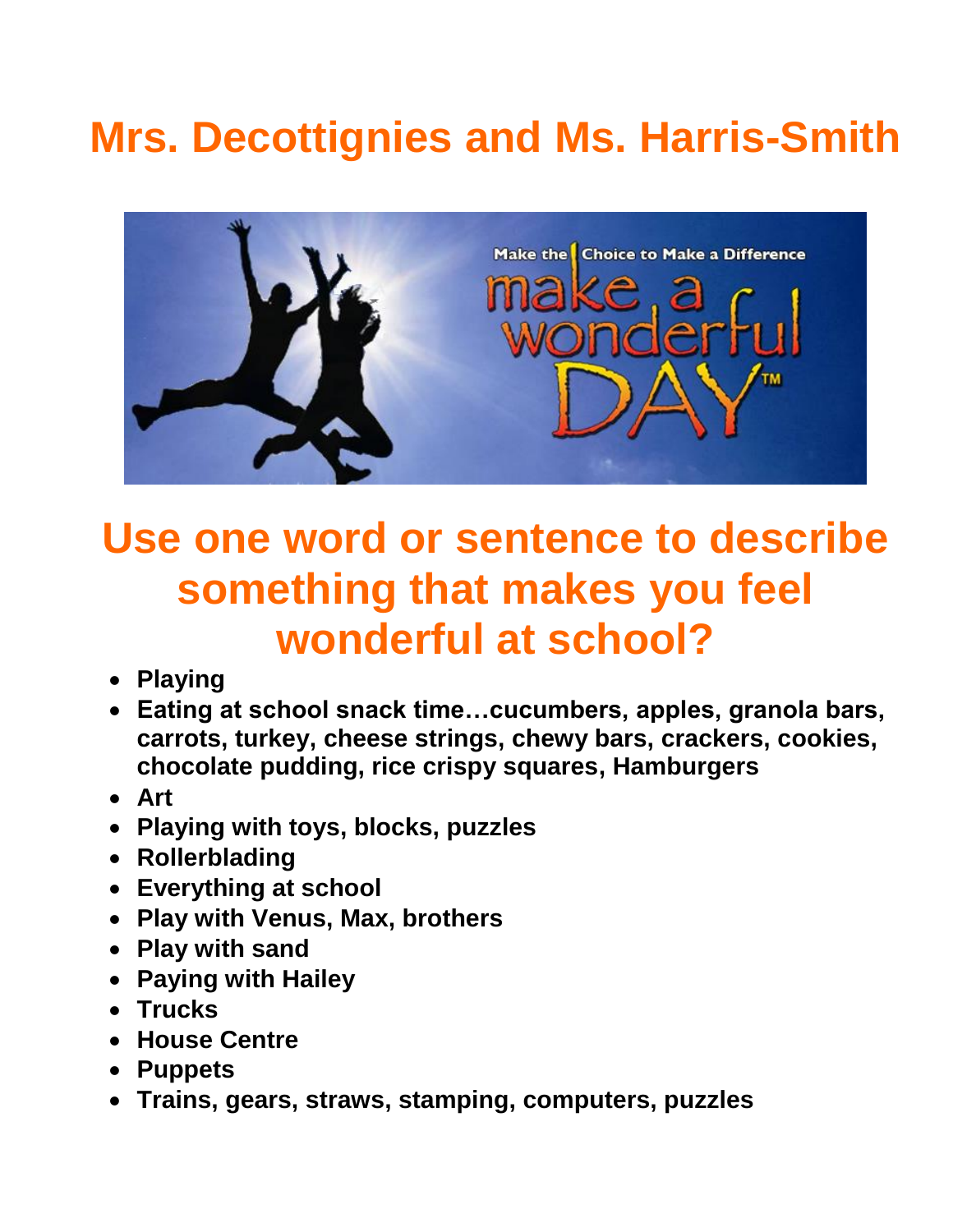# **Hook and Title Ideas**

- **Tickling Friends**
- **Laughing**
- **I like to play with friends**
- **Being crazy**
- **Laughing in Trees**
- **Making funny faces**
- **Smiling**
- **Being really funny**
- **Giggle Wiggle Jiggle, Piggely**
- **Making funny faces**
- **Giggle Pickle**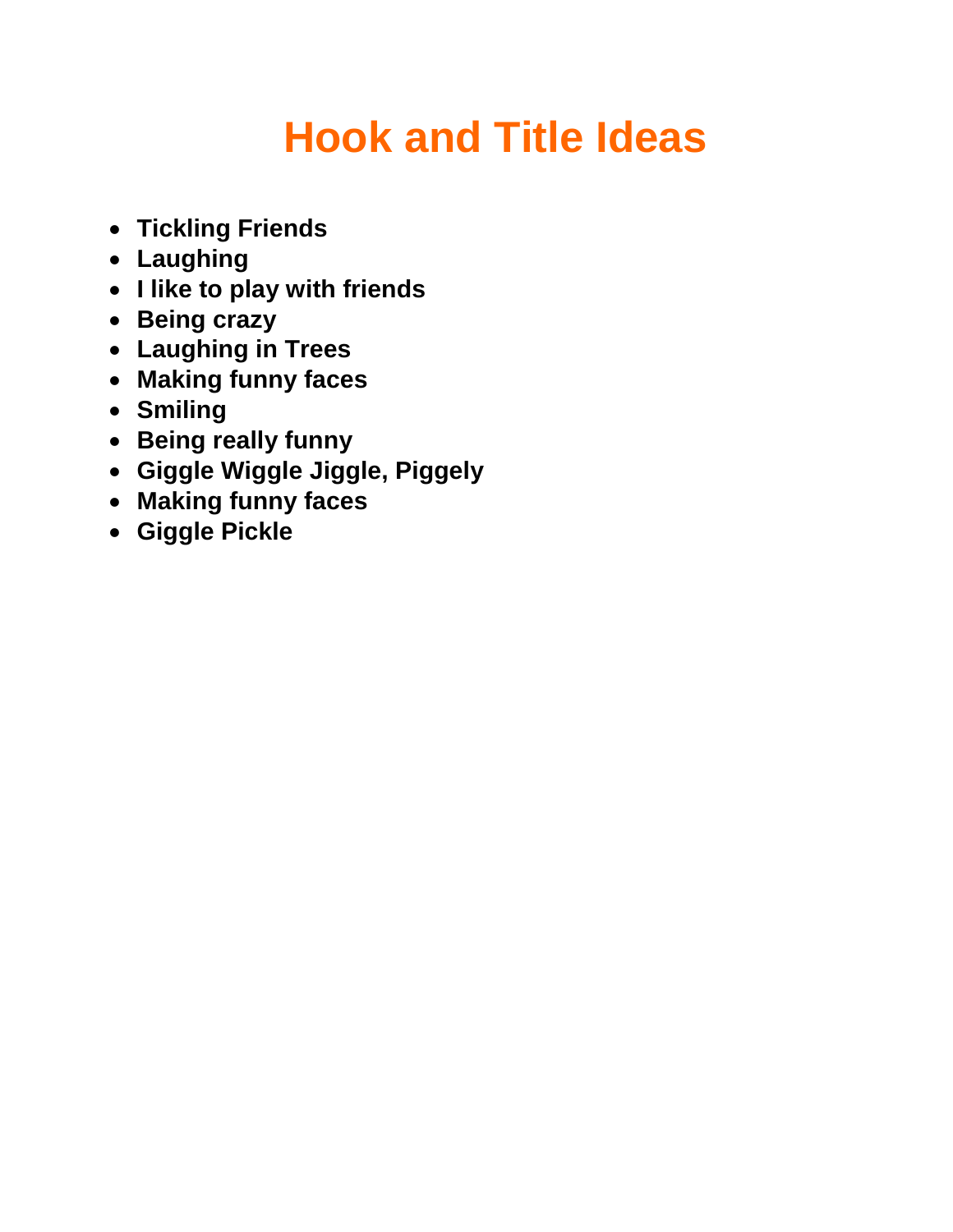

### *Giggly Wiggly Giggly Piggly Kindergarten Kids*

**Written April 13, 2010 at Eugene Coste School by Mrs. Lise Decottignies and Suzanne Harris-Smith Kindergarten classes, Molly Hamilton, Anthony Burbidge**

#### **Verse 1**

**At school we love to play with friends We love the cleaning game At school we like to eat our snacks They never are the same We eat cheese and crackers cookies too Chewy bars and apple juice** 

#### **Chorus**

**Cause we are Giggly Wiggly Giggly Piggly Kindergarten Kids We are Giggly Wiggly Giggly Piggly Kindergarten Kids**